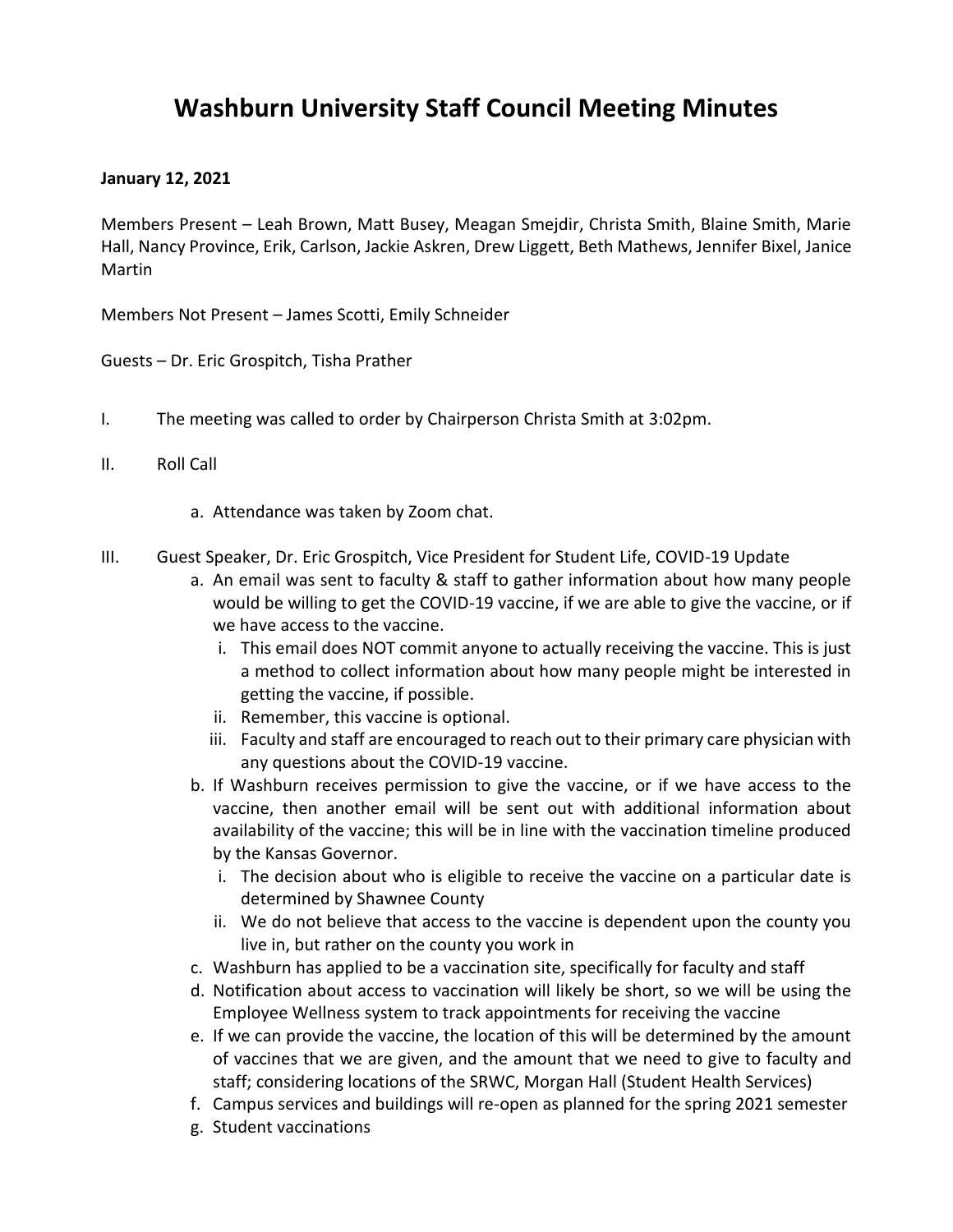- i. If students have a medical reason, they may fall in to an early category for receiving the vaccine, but may not receive the vaccine from Washburn.
- ii. If students have questions about the COVID-19 vaccine, they are being referred to their primary care physician.
- iii. We are waiting for guidance from the county on vaccinations for students who are living in communal spaces (residence halls, fraternity/sorority houses, etc…)
- h. Spring 2021
	- i. Starting the semester remotely, and opportunity return in person is dependent upon the Shawnee County COVID-19 scorecard; this will be reviewed each week
	- ii. Hopefully we will have access to the rapid COVID-19 test by the end of this month; this will allow us to have results of tests much more quickly.
		- 1. Student athletes who are competing are tested weekly, and the test results are routinely coming back negative.
- i. Smoking/Tobacco-Free Policy Proposal Update
	- i. Continuing to work with faculty around this issue
		- 1. At this time, the faculty do not seem to be interested in committing to a fully smoke/tobacco free campus
	- ii. Dr. Grospitch is considering a recommendation that would move the Garvey & Mabee Library/Henderson smoking locations, because these seem to be the primary areas of concern
- j. Fall 2021
	- i. Faculty members have been encouraged to plan for the fall 2021 semester to return as normal, so staff should be considering how this may impact their areas of work.
- IV. Approval of December 8, 2020 Minutes (Motion)
	- a. Voting
		- i. Motion Matt Busey
		- ii. Second Erik Carlson
		- iii. Votes
			- 1.  $Yay 13$
			- 2. Nay  $-0$
			- 3. Abstain  $-0$
- V. Committee Reports:
	- a. Chair Report Christa Smith
		- i. Meeting with Dr. Farley
			- 1. Temporary free access to SRWC for faculty and staff Dr. Farley is in support of this temporary measure
		- ii. COVID-19 vaccine update
			- 1. Washburn has potential to be vaccine distribution site
			- 2. Please complete the survey that was sent out, whether or not you plan to get the vaccine, because this helps us have accurate data.
			- 3. Some student health and athletics staff have already gotten the vaccine; WU PD is likely on a schedule to receive the vaccine through the county
			- 4. Dr. Farley is hopeful that Washburn can offer the vaccine to faculty and staff soon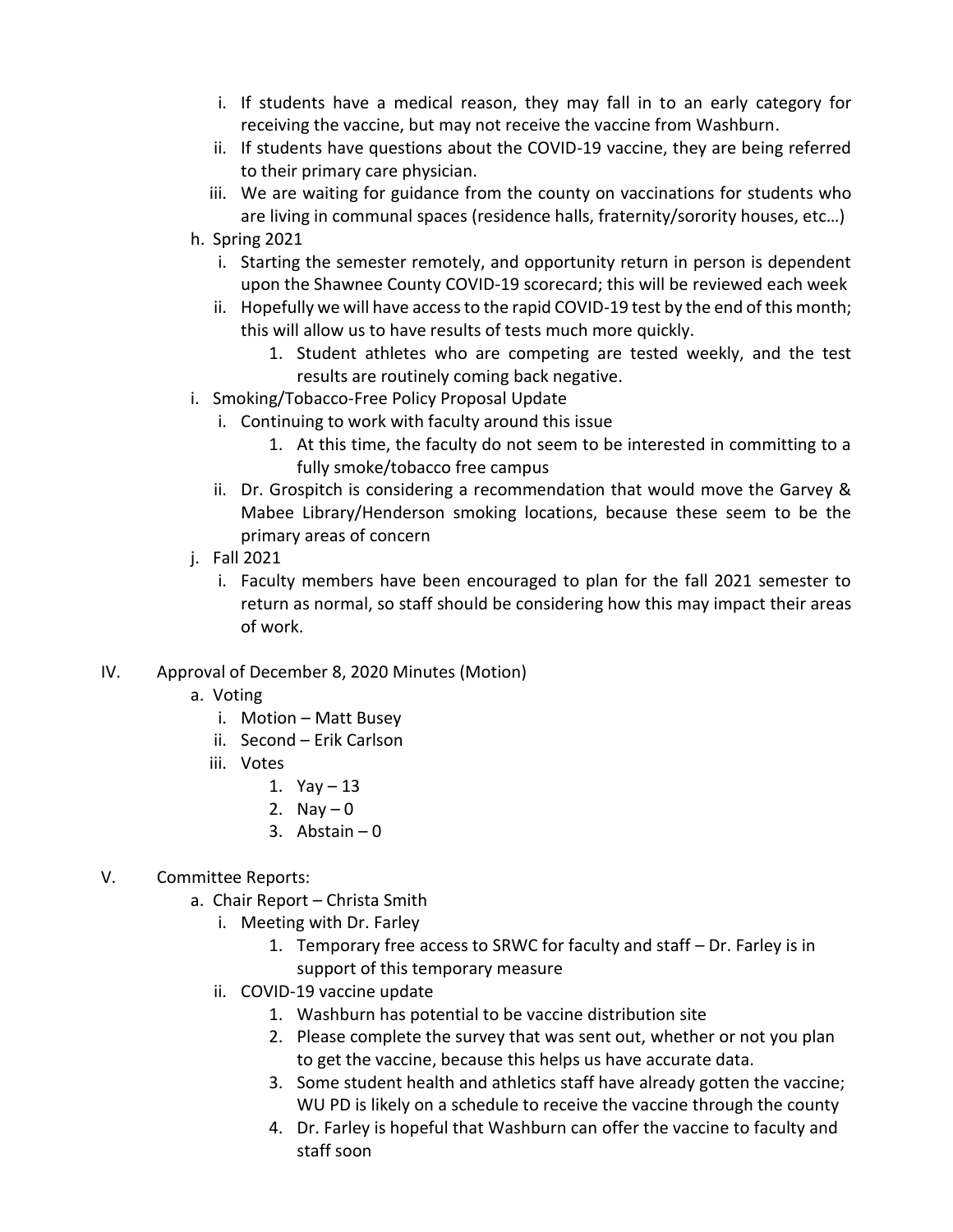- iii. Employee Recognition Ceremony
	- 1. We are planning to host this event during the spring 2021 semester, but it will likely be a virtual event
- b. Board of Regents Meeting Update Christa Smith
	- i. Meeting on December 17, 2020 was cancelled
	- ii. Next meeting will be February 4<sup>,</sup> 2021 at 4pm, and will be streamed online
- c. All Faculty/Staff Email/Posting Committee Jackie Askren
	- i. No updates; the committee has not met.
- d. Benefits Committee Jennifer Bixel, Emily Schneider, Christa Smith
	- i. No updates; the committee has not met.
- e. Food Advisory Committee Jan Martin
	- i. Spring 2021 dining information available on the website
	- ii. Abraham's is new and located in front of the Lincoln Dining Hall
	- iii. Chartwells prepared 1500 meals that were delivered to quarantined students, and donated to Topeka Rescue Mission during the fall 2020 semester
- f. Parking Ticket Committee Leah Brown and Blaine Smith
	- i. No updates; the committee has not met.
- g. Safety Committee Beth Mathews
	- i. No updates; the committee has not met.
- VI. Old Business:
	- a. Tobacco and Smoke-Free Campus Resolution Letter
		- i. Christa organized an Ad-Hoc committee right before the Winter Break with past and current officers to discuss this issue
			- 1. Ad-Hoc committee gained additional information about how the designated smoking areas were created, and learned that the Staff Council did not appear to be part of that discussion/decision
			- 2. The letter that Staff Council drafted is a factual letter that details the results of the survey that was sent out in March 2019, and reflected the mixed feedback from the Staff Council constituents
			- 3. Pending no objections or changes to recommend, Christa will plan to send the letter from Staff Council to Dr. Farley
		- ii. Resolution letter was sent via email from Christa to the Staff Council, please check your email and review this letter
- VII. New Business:
	- a. None
- VIII. Informational Items:
	- a. Changes to personal leave benefits
		- i. Please review the email from Dr. Farley that details the changes to the personal leave benefits
		- ii. Just a reminder that you can max out on both personal and sick leave, so please check your balances in both of these areas.
	- b. Next Meeting: February 9, 2021 Zoom Video Conference, 3:00pm-4:00pm